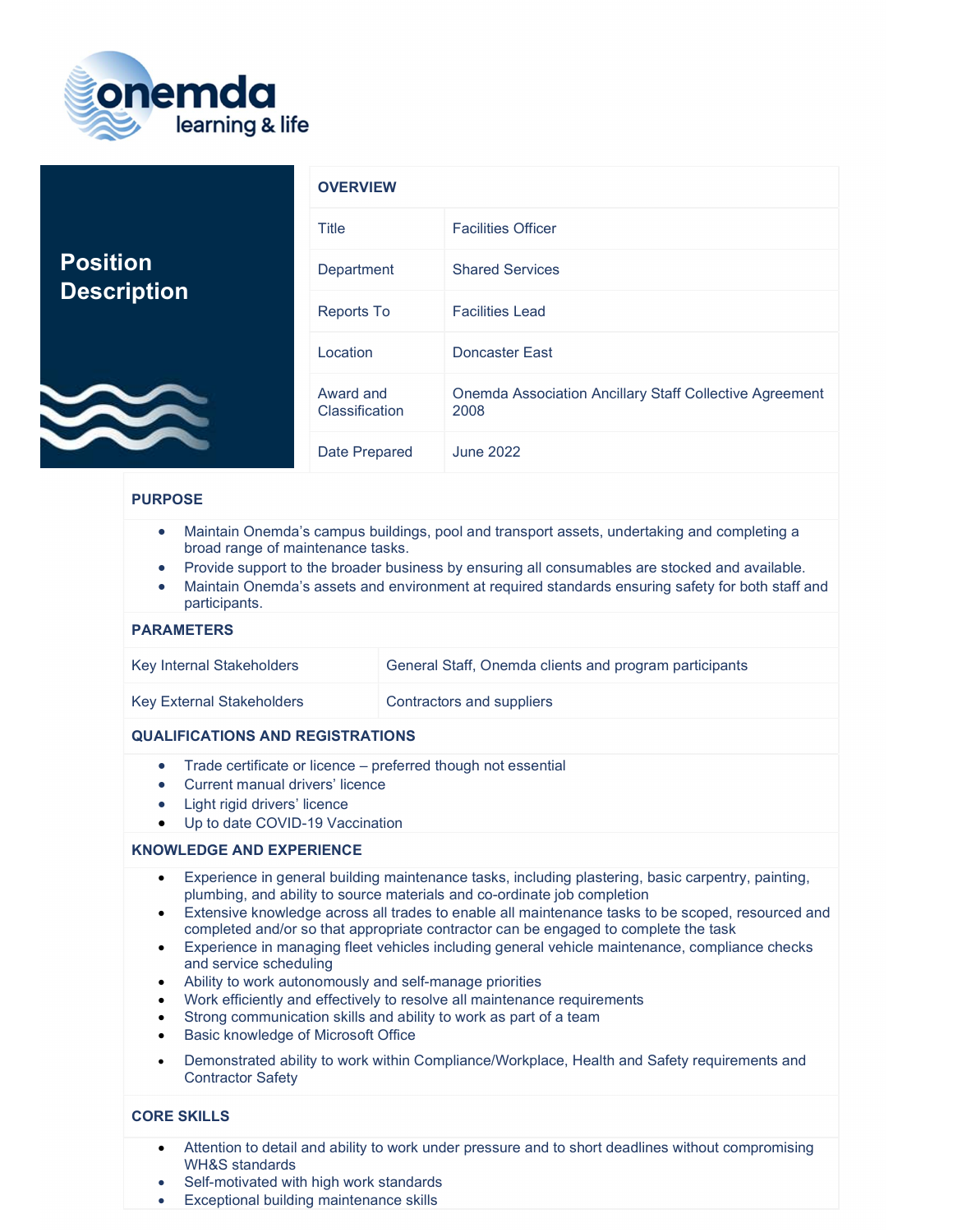

- Ability and commitment to work in a team and take instruction
- Demonstrated ability to work with minimal supervision

## MUTUAL COMMITMENTS

Equal Opportunity. Onemda is committed to being an equal opportunity employer, aiming to provide every employee with fair access to all workplace opportunities and benefits. In return, employees will treat each other fairly, without discrimination.

Diversity. Onemda welcomes and embraces diversity through providing safe, positive and nurturing environment which celebrates the rich dimensions and contributions of diversity contained within each individual.

Safety Screening. An offer of employment cannot be confirmed until the safety screening requirements have been conducted, assessed and clearance has been given.

The safety screening process incorporates the completion of the following:

- Criminal history check (crimcheck.org.au)
- Reference check (including, but not limited to, disciplinary action disclosure, confirmation of qualifications and training and an understanding of appropriate behaviors)
- Disability Worker Exclusion Scheme (DWES) check

Safeguards: Vulnerable people have the right to be and feel safe. Onemda has zero tolerance for any form of abuse.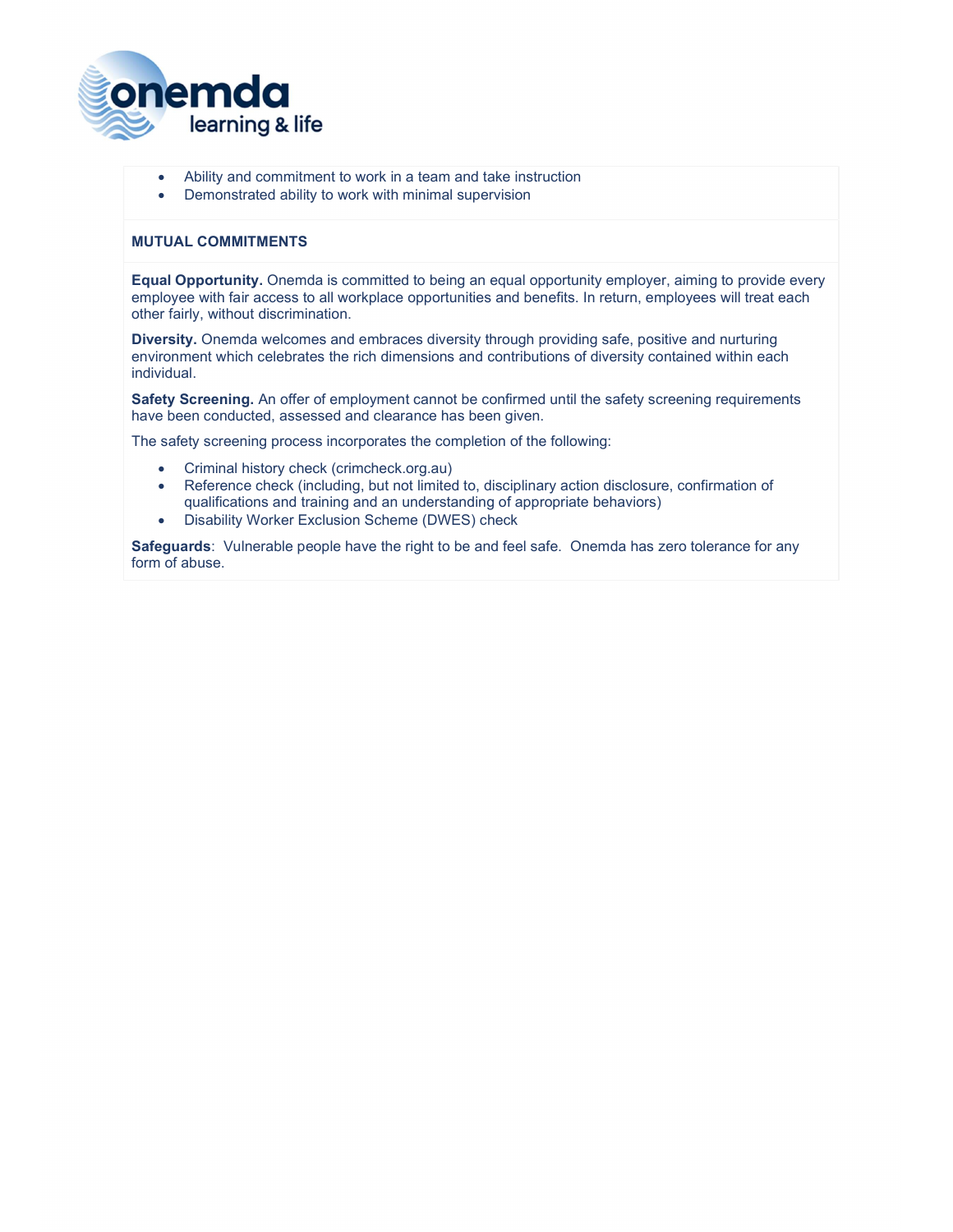

| <b>KEY</b><br><b>PERFORMANCE</b><br><b>AREA</b> | <b>ACTIVITIES AND RESPONSIBILITIES</b>                                                                                                                                                                                                                                                                                                                                                                                                                                                                                                                                                                                                                                                                                                                                                                                                                                                                                                                                                                                                                                                                                                                                                         |
|-------------------------------------------------|------------------------------------------------------------------------------------------------------------------------------------------------------------------------------------------------------------------------------------------------------------------------------------------------------------------------------------------------------------------------------------------------------------------------------------------------------------------------------------------------------------------------------------------------------------------------------------------------------------------------------------------------------------------------------------------------------------------------------------------------------------------------------------------------------------------------------------------------------------------------------------------------------------------------------------------------------------------------------------------------------------------------------------------------------------------------------------------------------------------------------------------------------------------------------------------------|
| <b>Facilities Activities</b>                    | Check the maintenance portal daily to ensure all maintenance requests<br>$\bullet$<br>are acknowledged and actioned.<br>Attend different sites to meet contractors when required.<br>٠<br>Ensure the pool water quality is tested and records maintained.<br>$\bullet$<br>Conduct weekly visual inspections of the grounds/facilities to identify<br>$\bullet$<br>any damage and/or areas requiring repair/maintenance and report to<br>the Facilities Lead.<br>Maintain all fixtures and fittings as required.<br>٠<br>Report regularly to Facilities Lead and refer to Maintenance Task<br>$\bullet$<br>checklist for pending jobs.<br>Report all repairs requiring contractors to the Facilities Lead prior to<br>$\bullet$<br>engaging a contractor.<br>Maintain grounds appropriately, including regular mowing of lawns and<br>٠<br>keeping car park clean and general gardening maintenance.<br>Complete other maintenance duties as requested by Facilities Lead.<br>٠<br>Oversee all repairs and ensure that work is completed on time and<br>$\bullet$<br>serviced to the highest possible standard.<br>Maintain all inventory and equipment and ensure proper storage.<br>$\bullet$ |
| <b>Transport Fleet</b><br>Maintenance           | Ensure the duty of care of all participants accessing Onemda's transport<br>$\bullet$<br>fleet is of the highest standard and not compromised in under any<br>circumstance.<br>In line with the Bus Safety Act (Vic) you are to maintain a fleet register<br>of all Onemda vehicles including:<br>Management Information System (MIS)<br>≻<br>> Maintenance Management System (MMS)<br>$\triangleright$ Complete regular audits against the MMS and MIS<br>> Advise Transport Services Victoria (TSV) of any change in<br>circumstances<br>Report incidents to TSV Category 1,2,3<br>≻<br>Daily vehicle checks at Doncaster East Campus<br>➤<br>Arrange safety inspections and maintenance regime<br>≻<br>Defect reports and clearance<br>≻                                                                                                                                                                                                                                                                                                                                                                                                                                                    |
| Cleaning                                        | Undertake cleaning duties when rostered.<br>Carry out regular cleaning of all Onemda's transport vehicles.<br>Ensure cleaning materials and supplies are ordered and available for<br>day-to-day requirements.<br>Conduct regular inspections to ensure Onemda's facilities are clean and<br>$\bullet$<br>maintained (i.e. Wiping windows, walls and desk areas and cleaning<br>cobwebs etc)                                                                                                                                                                                                                                                                                                                                                                                                                                                                                                                                                                                                                                                                                                                                                                                                   |
| General Areas of<br>Responsibility              | Work in a safe manner and adhere to safety instructions as outlined in<br>$\bullet$<br>the Onemda Association Work Health & Safety Policy, Emergency<br>Management Plan and Induction Manual.<br>Maintain accurate records of Product Safety Data Sheets and inform<br>$\bullet$<br>any changes to Management.<br>Carry out roles and duties outlined in the Emergency Management Plan<br>$\bullet$<br>to ensure safe and effective evacuation of clients with fire and service<br>evacuations.<br>Report immediately to the Facilities Lead any accident or incident<br>$\bullet$<br>involving injury or potential danger to staff and clients and accurately<br>record such incidents according to the required procedures.<br>Treat all matters relating to participants and their families/carers in a<br>٠<br>confidential manner and treat all persons with dignity and respect.                                                                                                                                                                                                                                                                                                         |